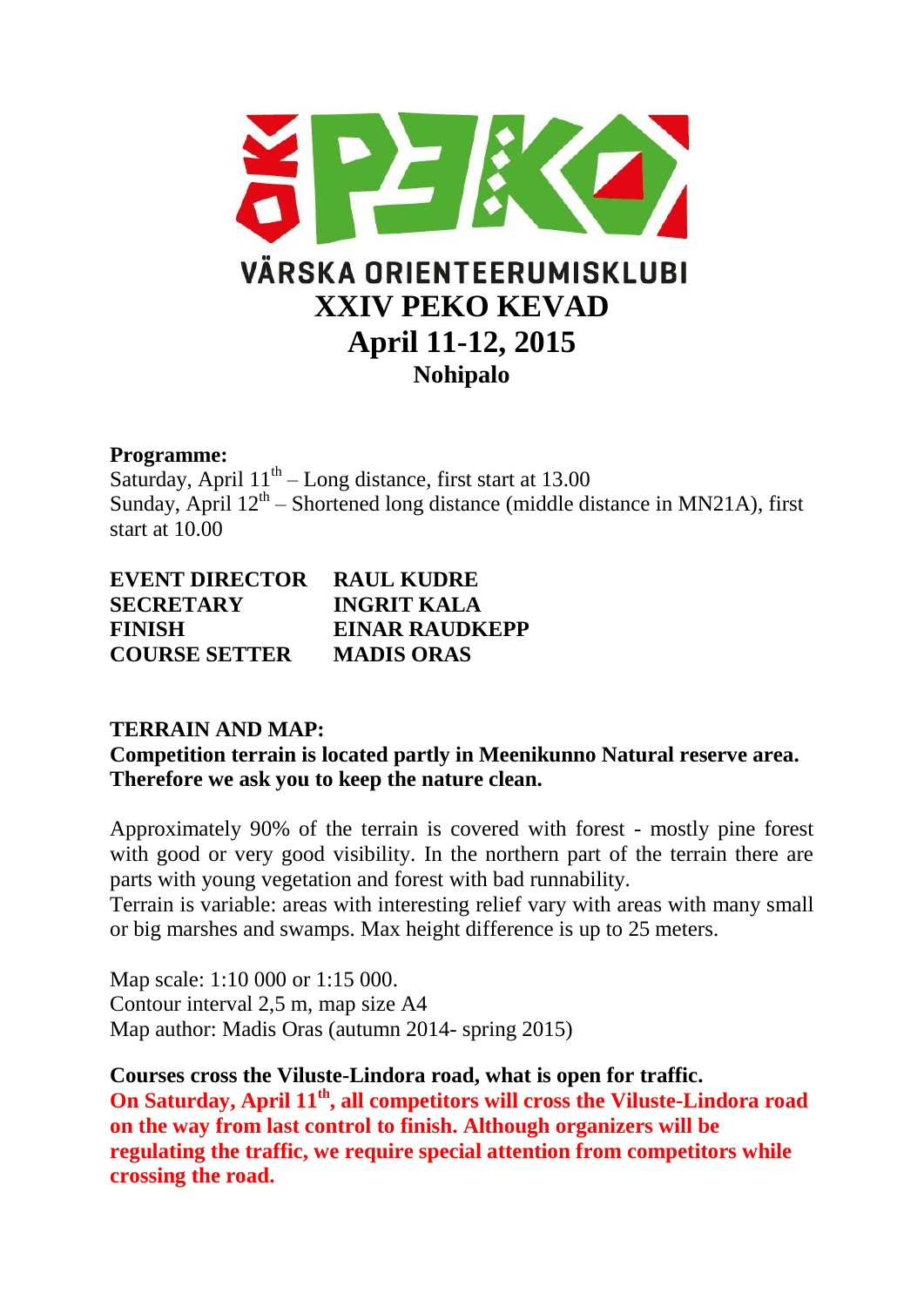# **Map sample:**



# **STARTS**

Distance to the start *First day: Second day: Marked with:*<br> **Start** 1 – 1,4 km **Start** 1 – 1,0 km **blue-white rib** Start 1 – 1,4 km<br>Start 1 – 1,0 km blue-white ribbon<br>Start 2 – 0,7 km Start 2 – 1,2 km yellow ribbon

Start  $2 - 1,2$  km yellow ribbon

Pre-start 2 minutes.

Distance from start to K-point: Start 1: 100m Start 2: K-point is located in the start.

#### **Location:**

Competition centre is located in village Nohipalo. Route markings start from the 21th km of Põlva-Karisilla road.

[Map](http://kaart.postimees.ee/?zoom=5&lat=6432252.66406&lon=699967.71094&layers=B00TTTT&id=89002)<br>Pahtpaal Põlva, Tartu Route markings Veriora põisa Värska **Competition centre**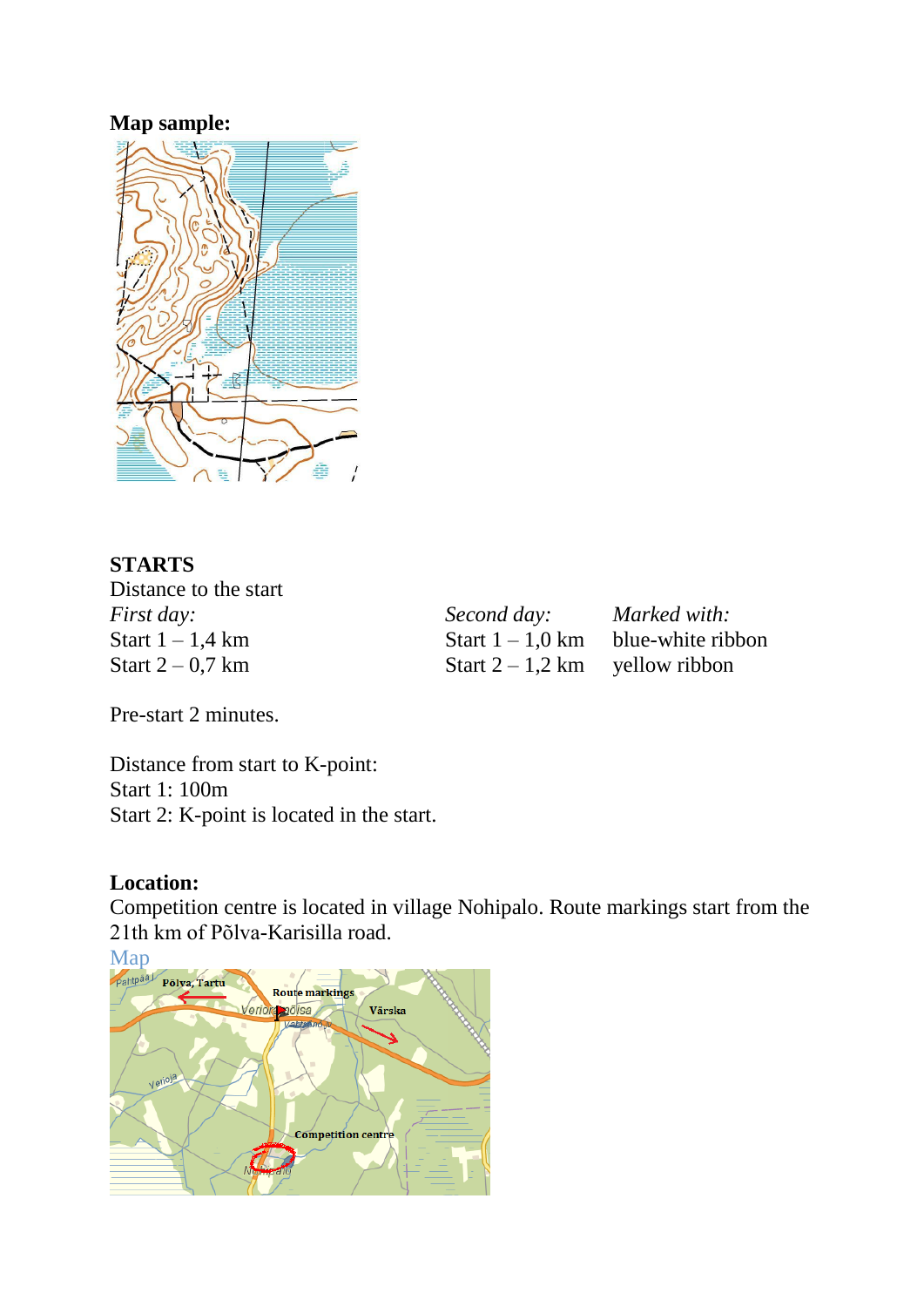

# **Entry fees:**

| MN 8-14              | 3 EUR per day |
|----------------------|---------------|
| MN 16-18, 60, 65, 70 | 5 EUR per day |
| MN 21-55             | 8 EUR per day |
| Open course          | 5 EUR per day |

### **Electronic punching:**

SportIdent electronic timing is used. SI cards will be available for hire at the event centre. The hire charge is 1 EUR per day.

#### **Accommodation:** Preorder

| Värska Sanatorium (hotel)                       | www.spavarska.ee        | 796 4666 |
|-------------------------------------------------|-------------------------|----------|
| Hirvemäe Holiday Centre                         | www.hirvemae.ee         | 79 76105 |
| Setomaa Turismitalo                             | http://www.setotalu.ee/ |          |
| Värska Gymnasium (on the floor) 3 EUR per night |                         | 53453331 |

# **Parking:**

Close to the competition center. Parking fee: 1 EUR/2 days.

#### **Washing and toilets:**

There are warm outdoor showers, sauna and toilets at the competition centre.